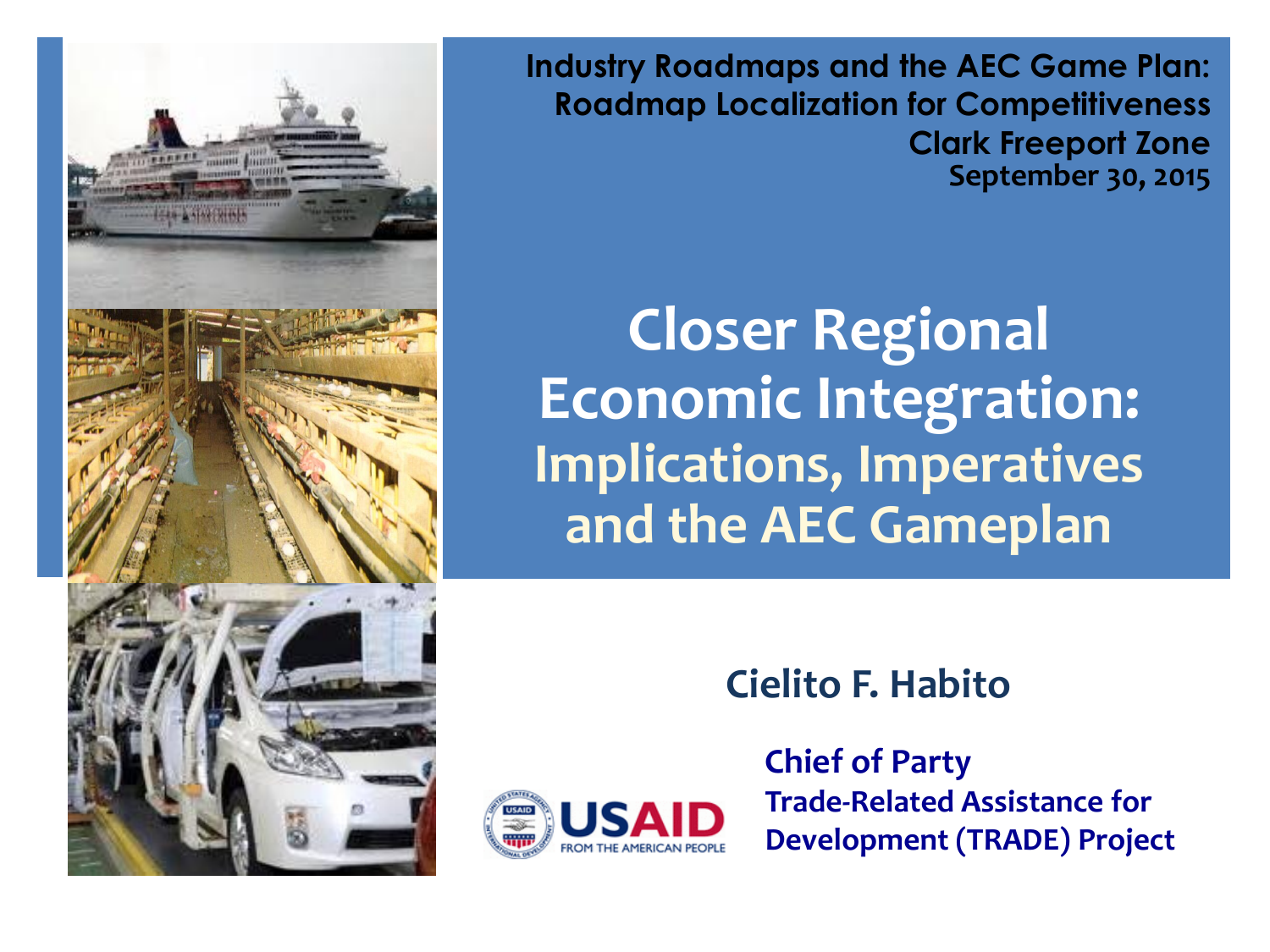### **AEC 2015: The Four Pillars**

**SINGLE MARKET & PRODUCTION BASE**

**Free flow of goods Free flow of (professional) services Freer flow of skilled labor Free flow of investment Freer movement of capital**

**COMPETITIVE ECONOMIC REGION**

**Competition policy Consumer protection Intellectual property rights Infrastructure development Taxation E-commerce**

**EQUITABLE ECONOMIC DEVELOPMENT**

**SME development**

**Initiative for ASEAN integration (IAI): Assistance to less-developed member states**

**INTEGRATION INTO GLOBAL ECONOMY**

> **Coherent approach toward external economic relations**

**Enhanced participation in global value chains**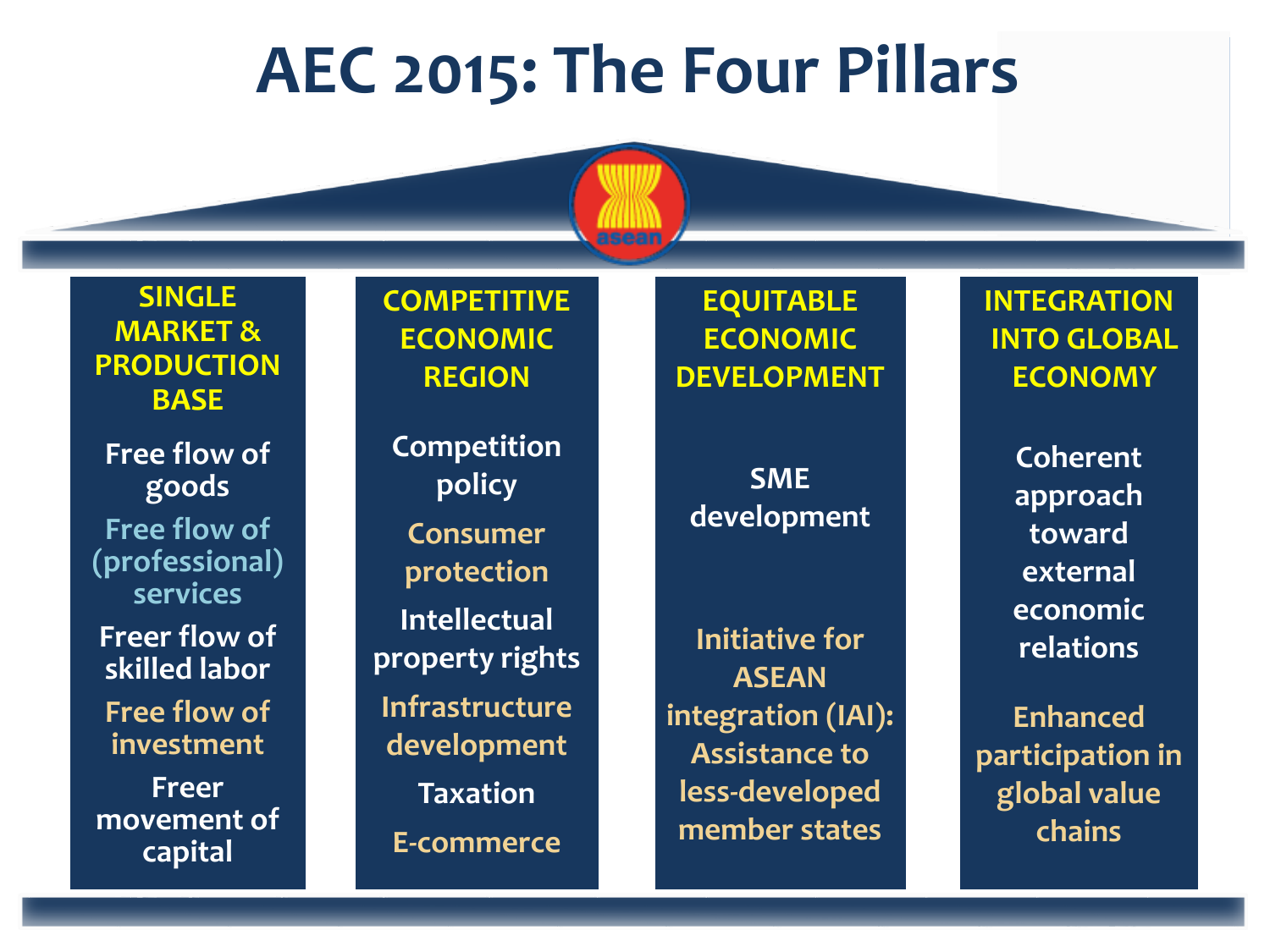## **AEC & Philippine Economy: Four Key Observations**



- 1. AEC is not just "coming in 2016"; it is already here!
- 2. There's much more to AEC than ASEAN itself.
- 3. It's more about complementation, less of competition.
- 4. PH firms are already AEC-engaged.
- 5. We have an AEC Game Plan in place.

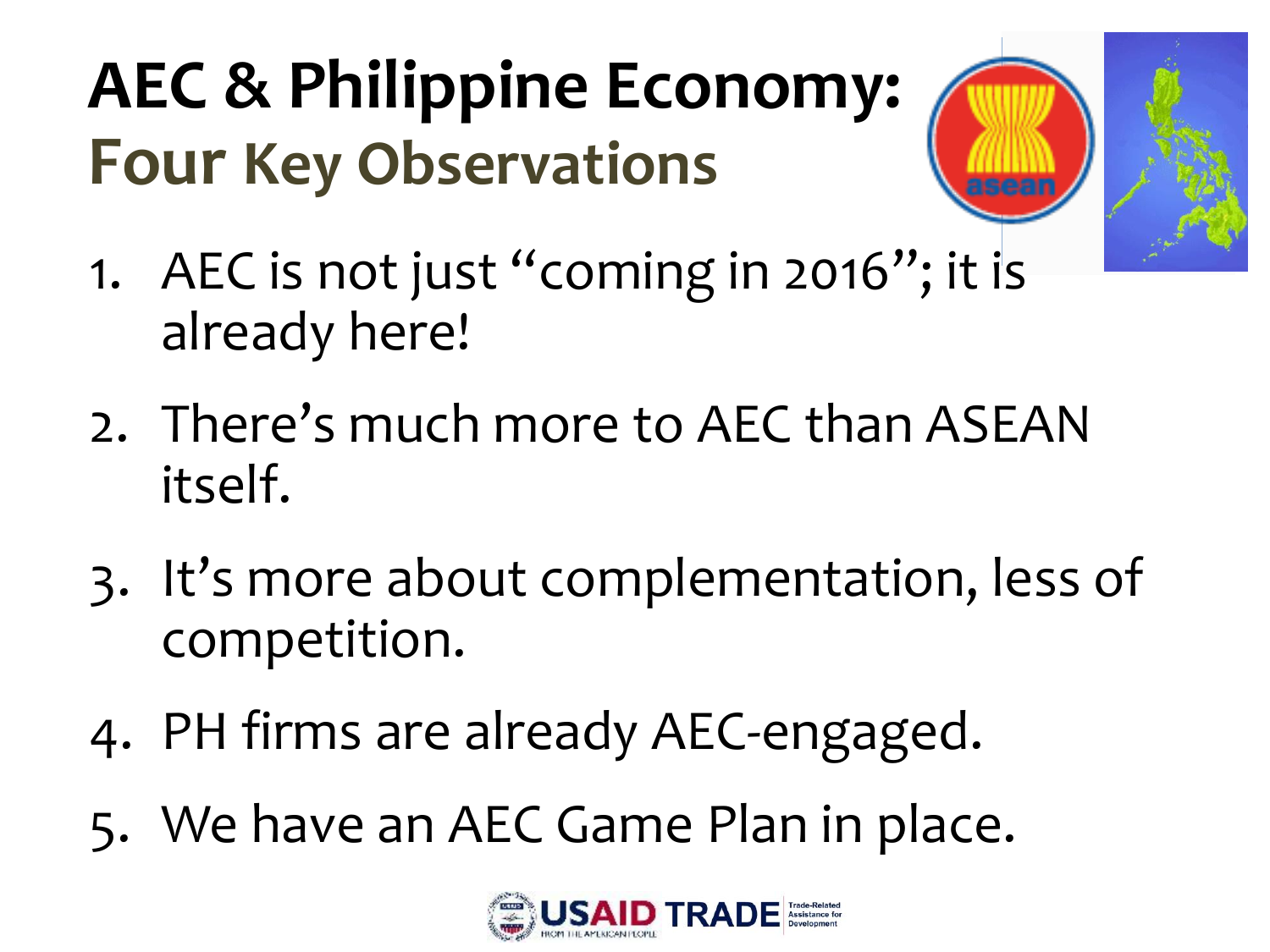### **1. AEC is not just "coming in 2016"; it's already here!**

No "tsunami" of ASEAN goods will happen in 2016.

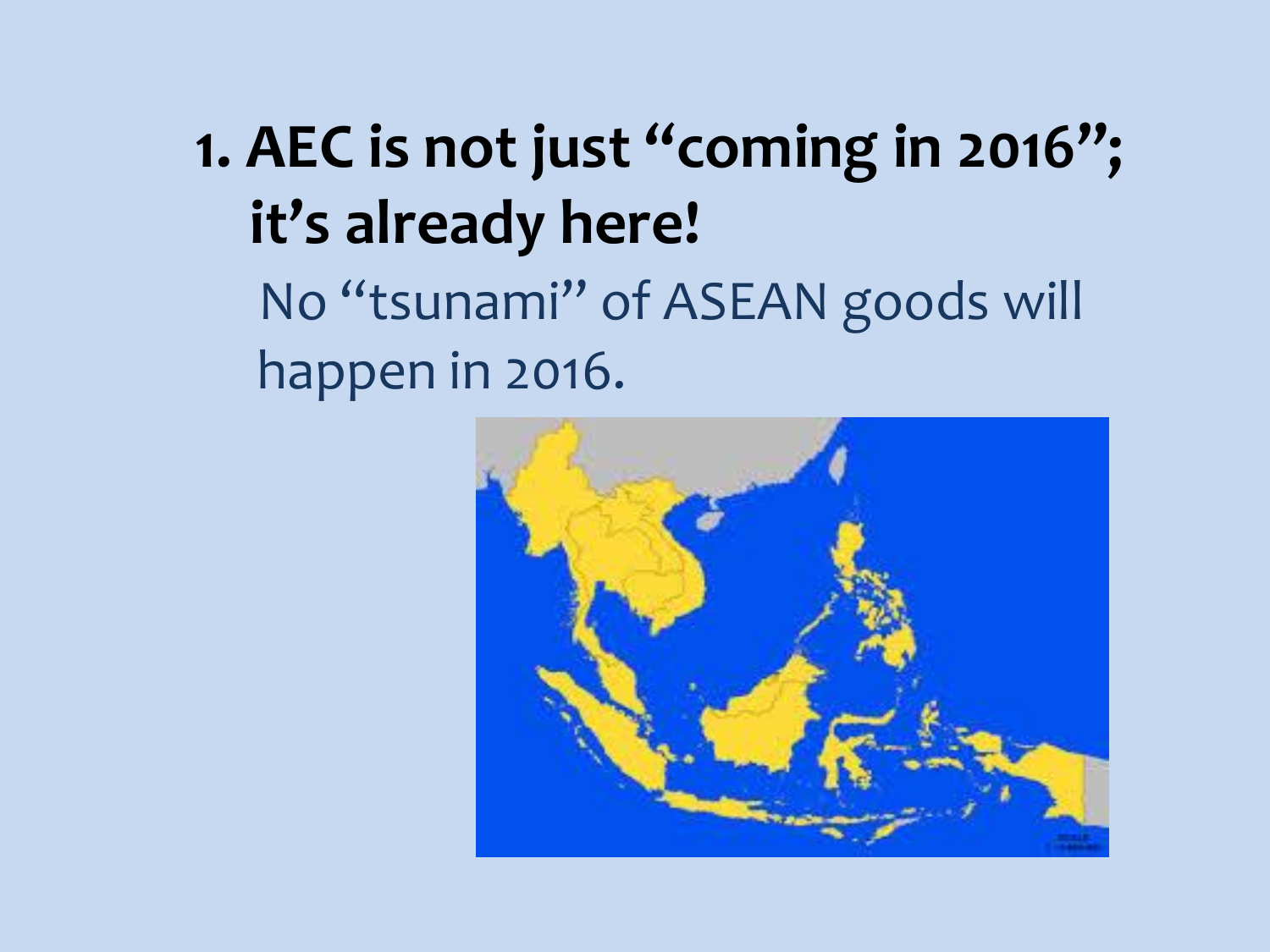# **Where is AEC Now?**



- 99.6% of all tariff lines were already brought down to zero since 2010 (exceptions: rice, sugar)
- Of 600+ agreed AEC Blueprint commitments, ASEAN members have complied with >90% (ASEAN Secretariat's Latest Scorecard)
- December 31, 2015 is not 'doomsday', but a merely a target date for 100% compliance
- No drastic changes will happen on January 1, 2016 (as with fabled Y2K bug!)

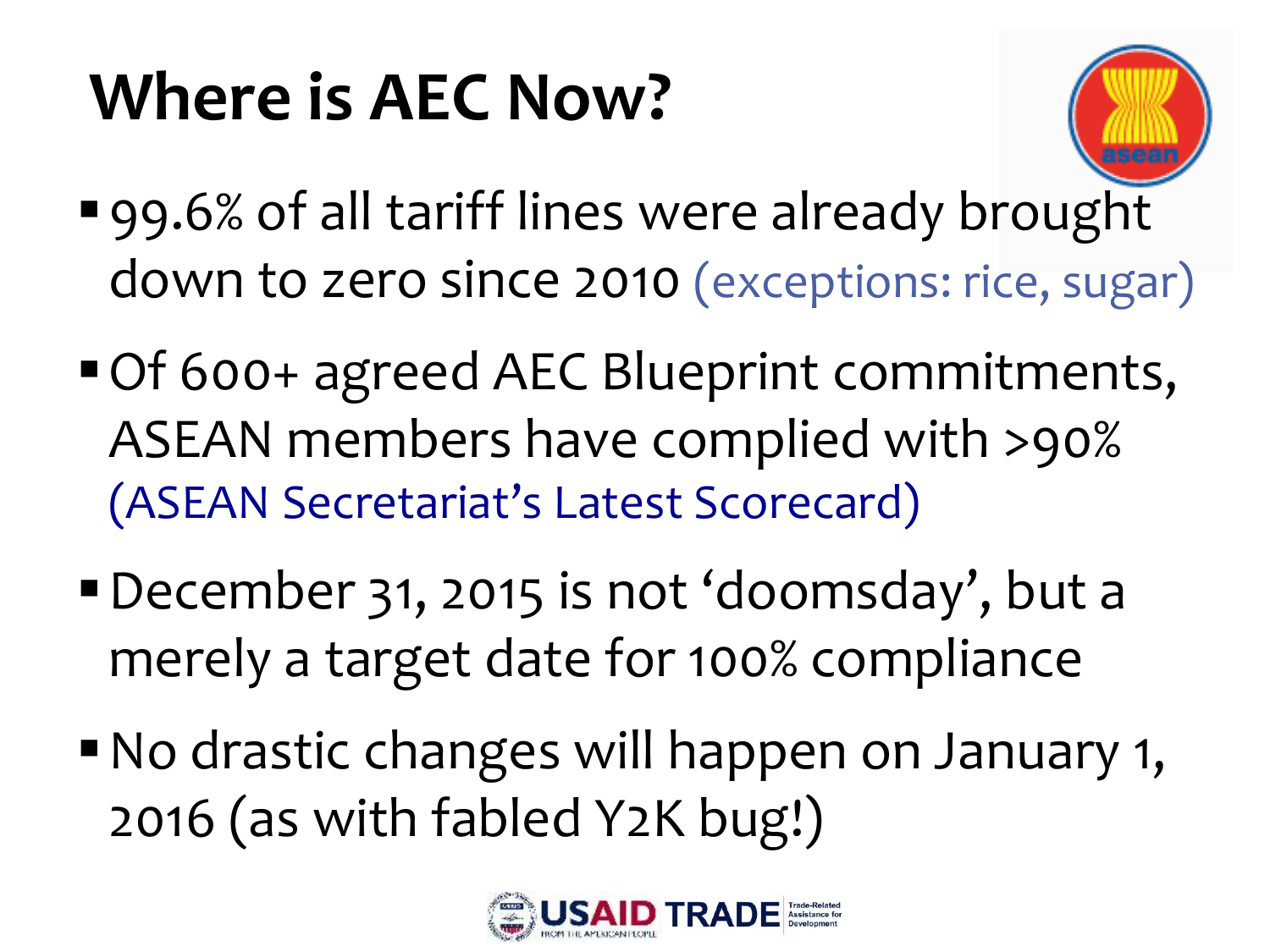

### **2. There's much more to AEC than ASEAN itself.**

Integration opens much wider trade opportunities beyond the 10 members.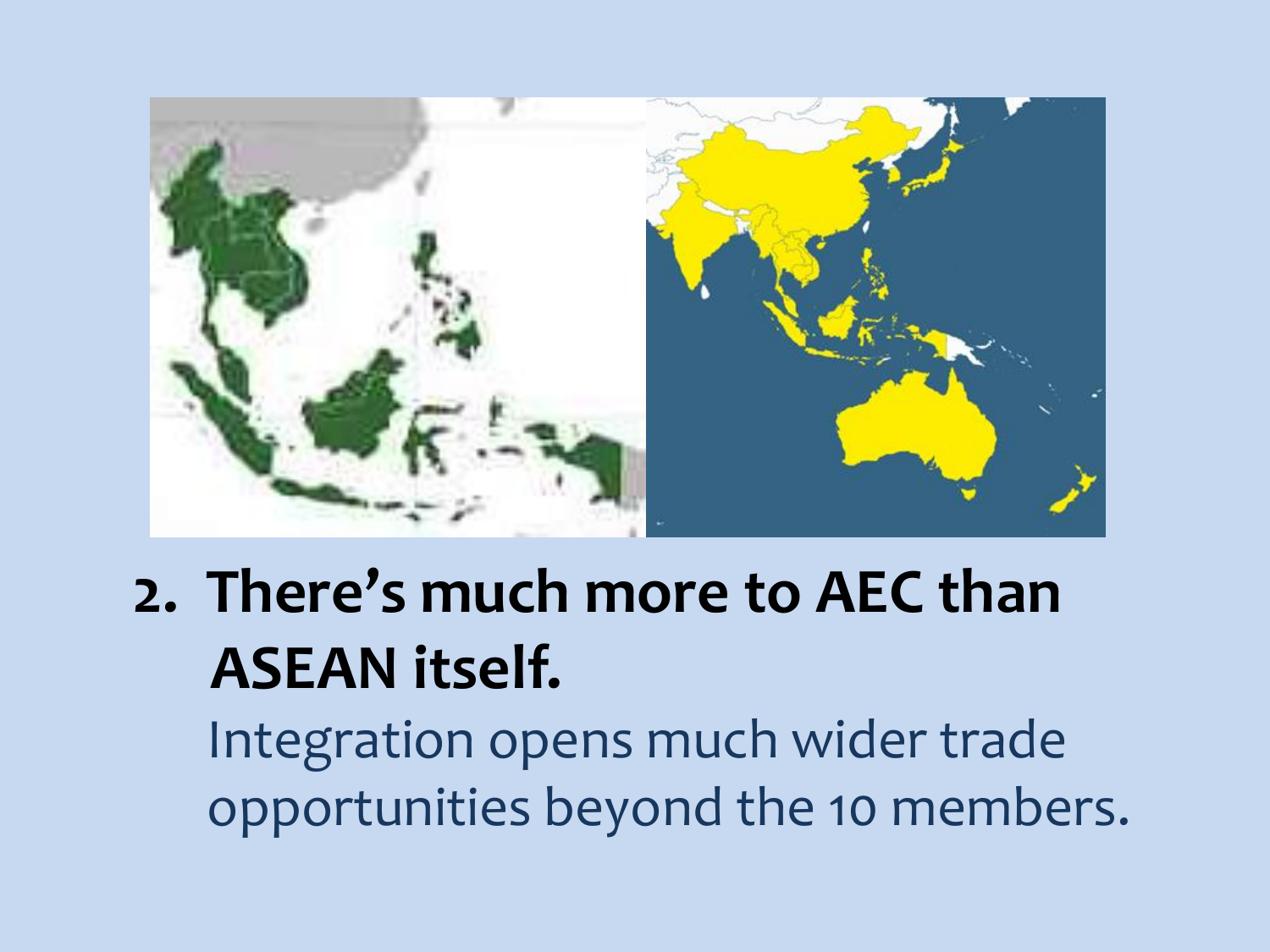# **ASEAN PTAs**

- ASEAN Free Trade Area (1992)
- ASEAN Korea FTA (2007)
- ASEAN Japan FTA (2008)
- ASEAN Australia+New Zealand FTA (2009)
- ASEAN China FTA (2010)
- ASEAN India FTA (2010)
- *Coming:* **Regional Comprehensive Economic Partnership (RCEP)** - to combine the above; negotiations ongoing
- *Coming:* **Trans Pacific Partnership (TPP)**  So far 12 members, with 4 from ASEAN: Brunei, Malaysia, Singapore & Viet Nam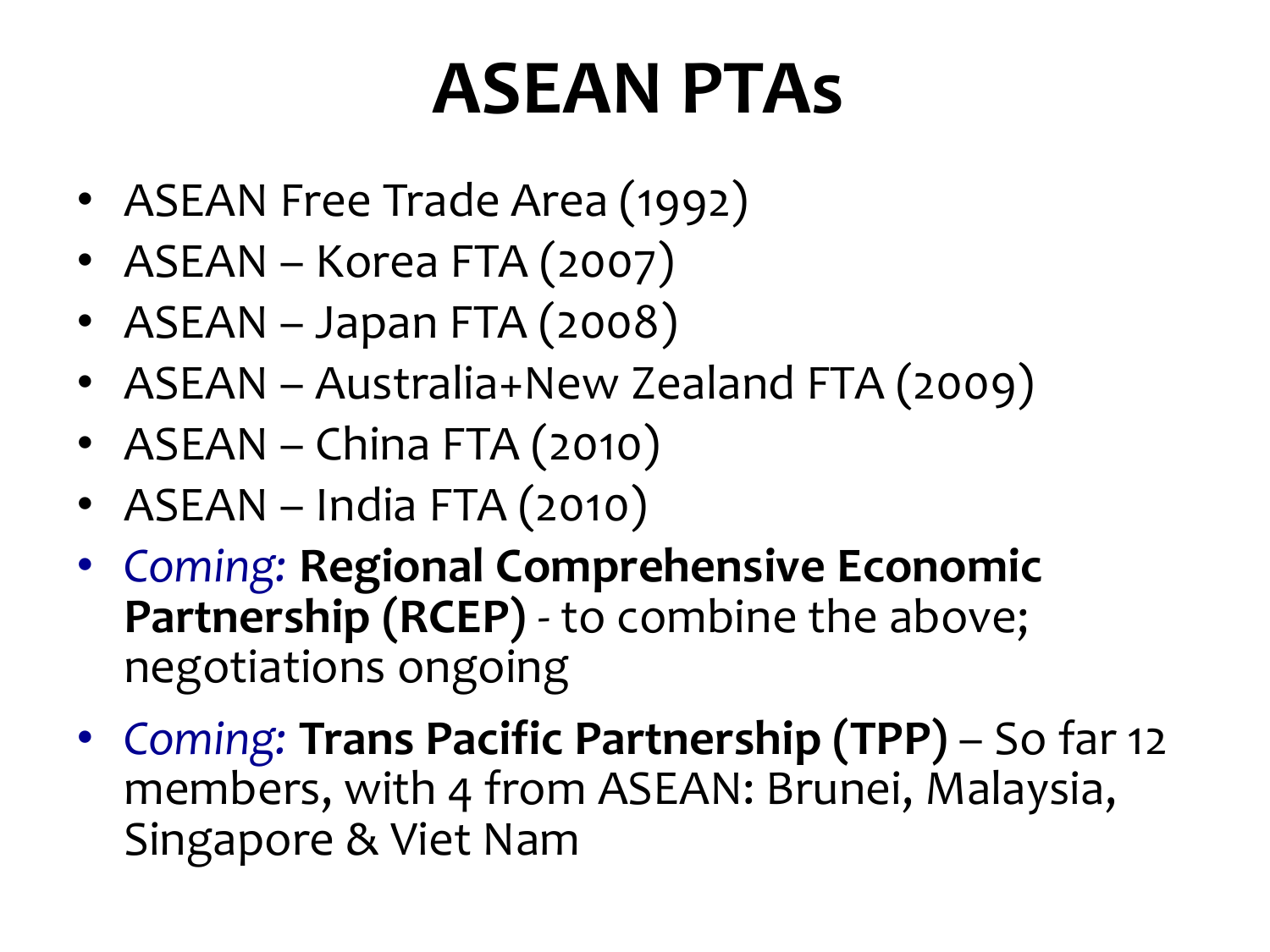#### **ASEAN + 6: A Much Wider Regional Market**

- Access to ASEAN also means easier access to Australia, China, India, Japan, Korea and New Zealand
- ASEAN combined market = 600 million; ASEAN+6 combined market = 3.45 billion (half of world population)
- With ASEAN-China FTA in 2010, Philippine exports to China rose from \$5.7B to \$7B by 2013 (23%)

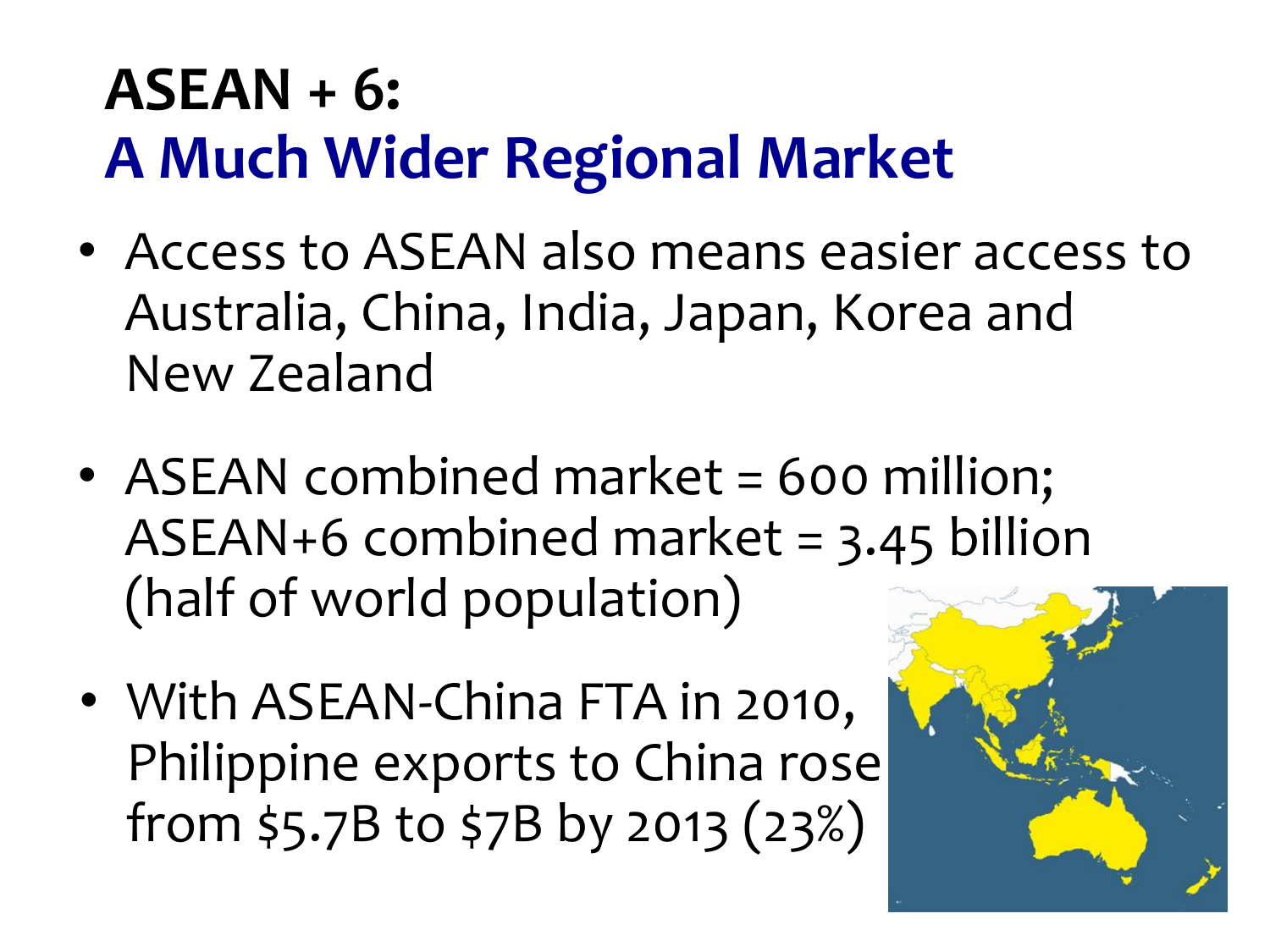### **3. More about complementation, less of competition**

Regional value chains have led to more trade in products within same industries



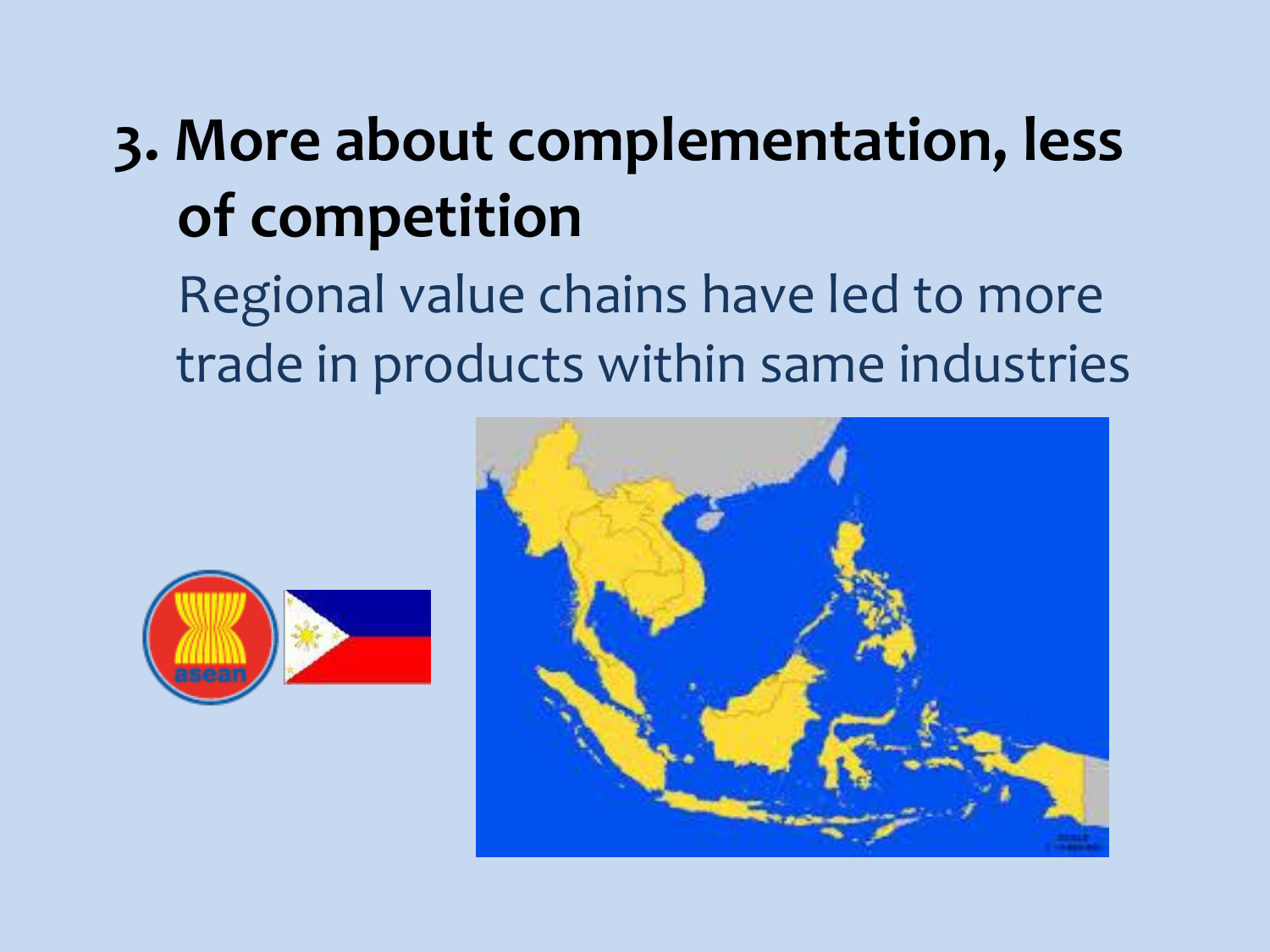## **The Changing Shape of Global Trade**





**Dramatic growth of trade in intermediate goods, with the development of cross-border value chains**

Intermediate goods Consumption goods Capital goods

**Source: Sherry Stephenson (2013)**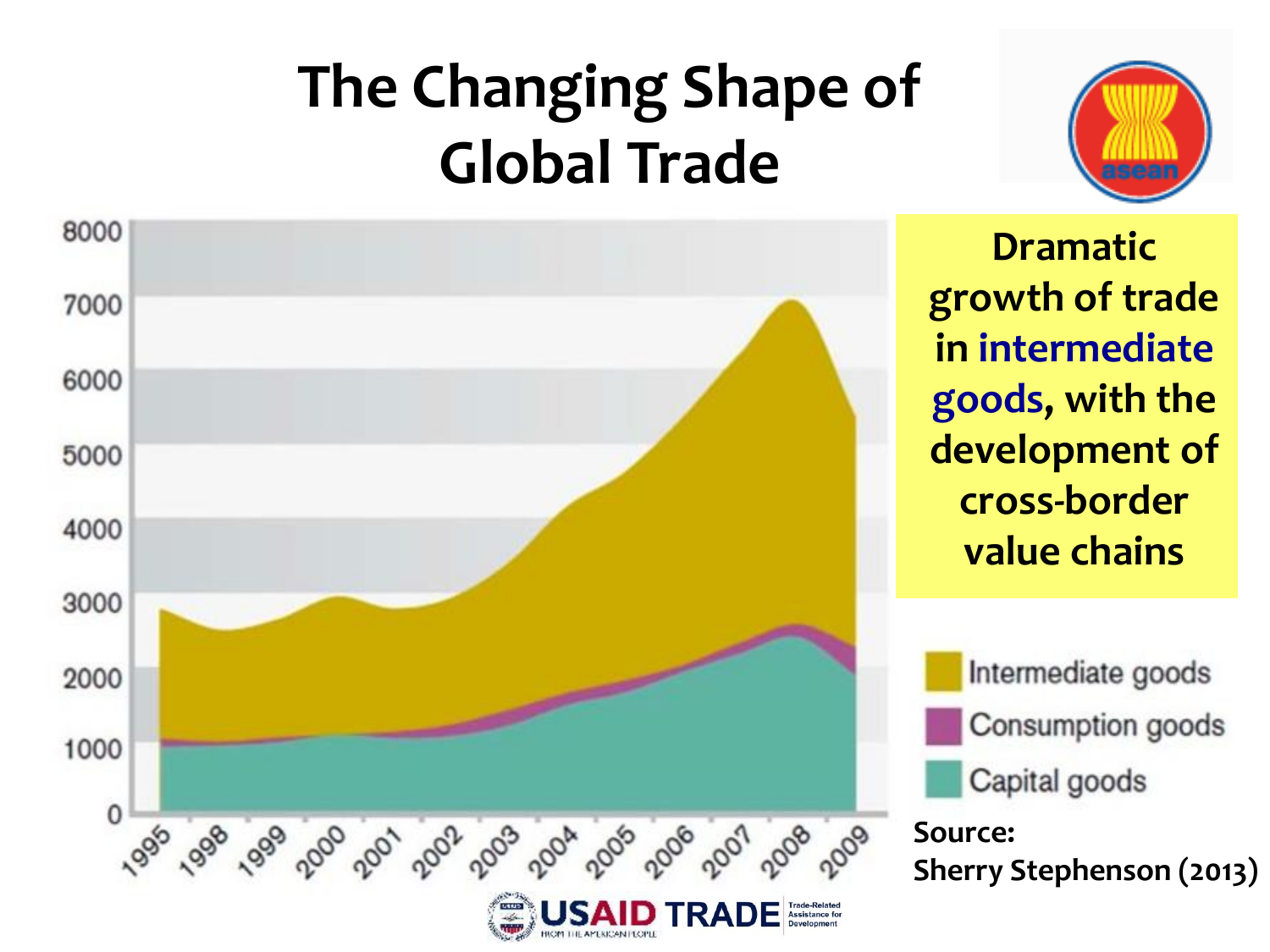## **Trade Patterns Have Changed**

**Before (1995): Goods with almost 100% domestic content** 

**Value chains cross national boundaries: Boeing jets, iPhones/iPads are "Made in the World" (not 'Made in USA' or 'Made in China')**

lomestic value added shares 90% or more Domestic value added shares between 80-90% Domestic value added shares 80% or less

**Now: 1. Goods with lower domestic content**

**2. More intraregional trade within Asia especially South East Asia**

**Sources: Sherry Stephenson (2013); OECD**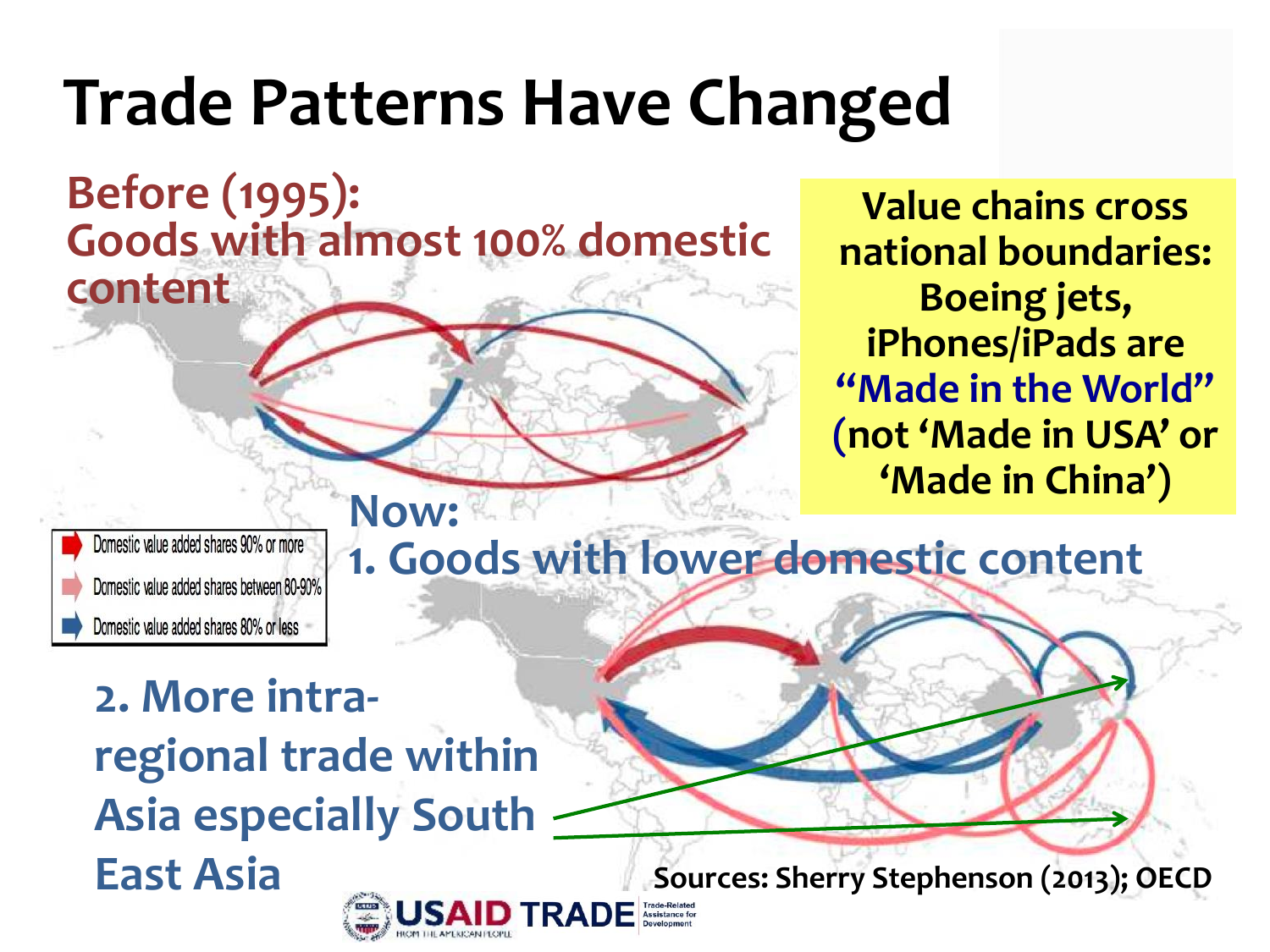

# **What Do We Trade with our ASEAN Partners?**



#### **With Thailand**

**Top imports:** Motor vehicles, electronics, petroleum and chemicals **Top exports:** Motor vehicle parts, electronics & electricals, and minerals

#### **With Singapore**

**Top imports:** Electronics, machinery and petroleum **Top exports:** Electronics & electricals, machinery, and petroleum

#### **With Malaysia**

**Top imports:** Electronics, petroleum and chemicals **Top exports:** Electronics, coconut oil, petroleum

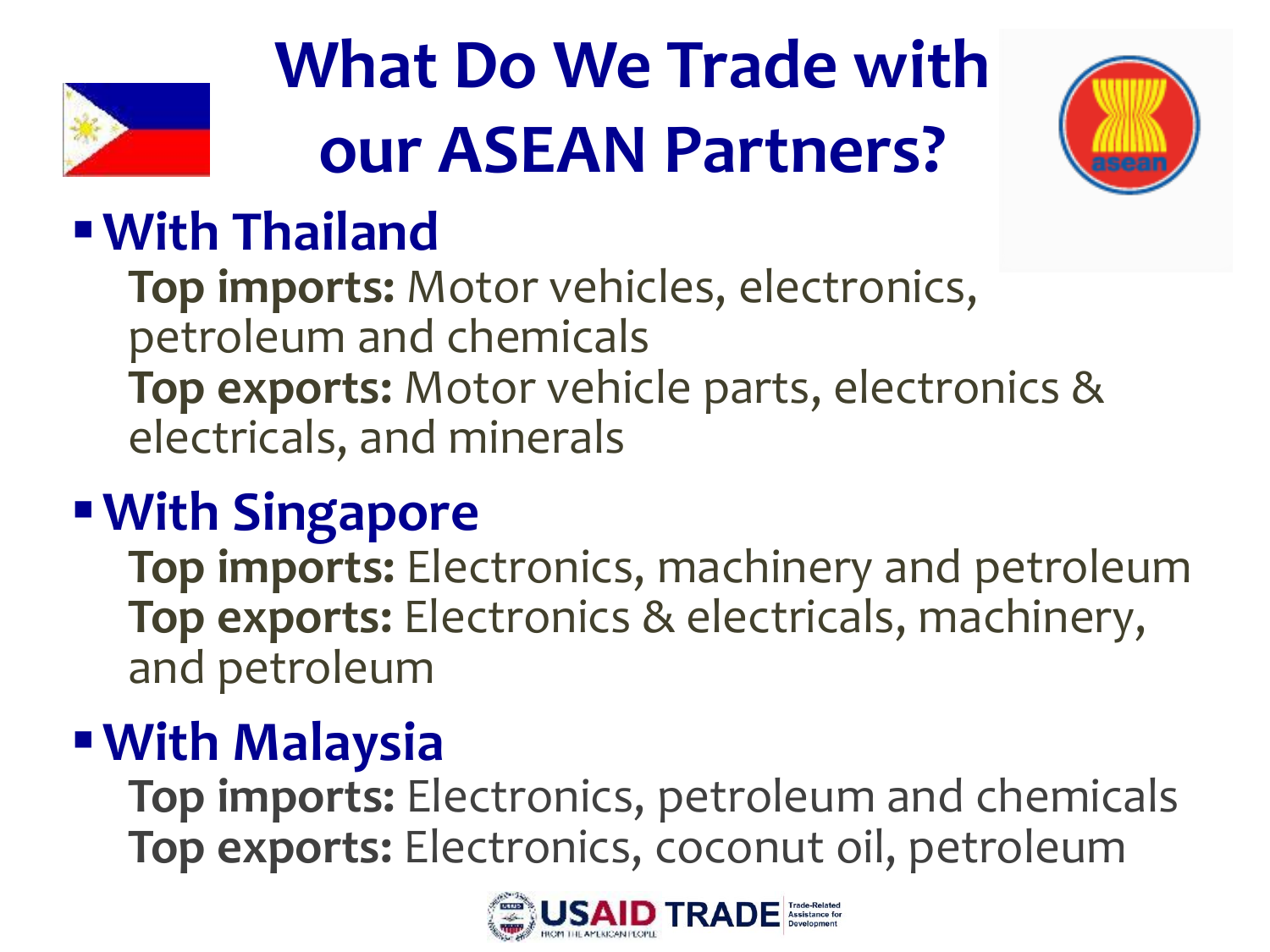## **Trade in ASEAN/AEC Features**



- Largely *intra-industry* in nature (we trade in products within the same industries, e.g. electronics, vehicles, chemicals)
- **Trade relationships are increasingly** complementary rather than competitive; *trade protection can be self-penalizing*
- Opportunities lie in regional and global production networks or value chains

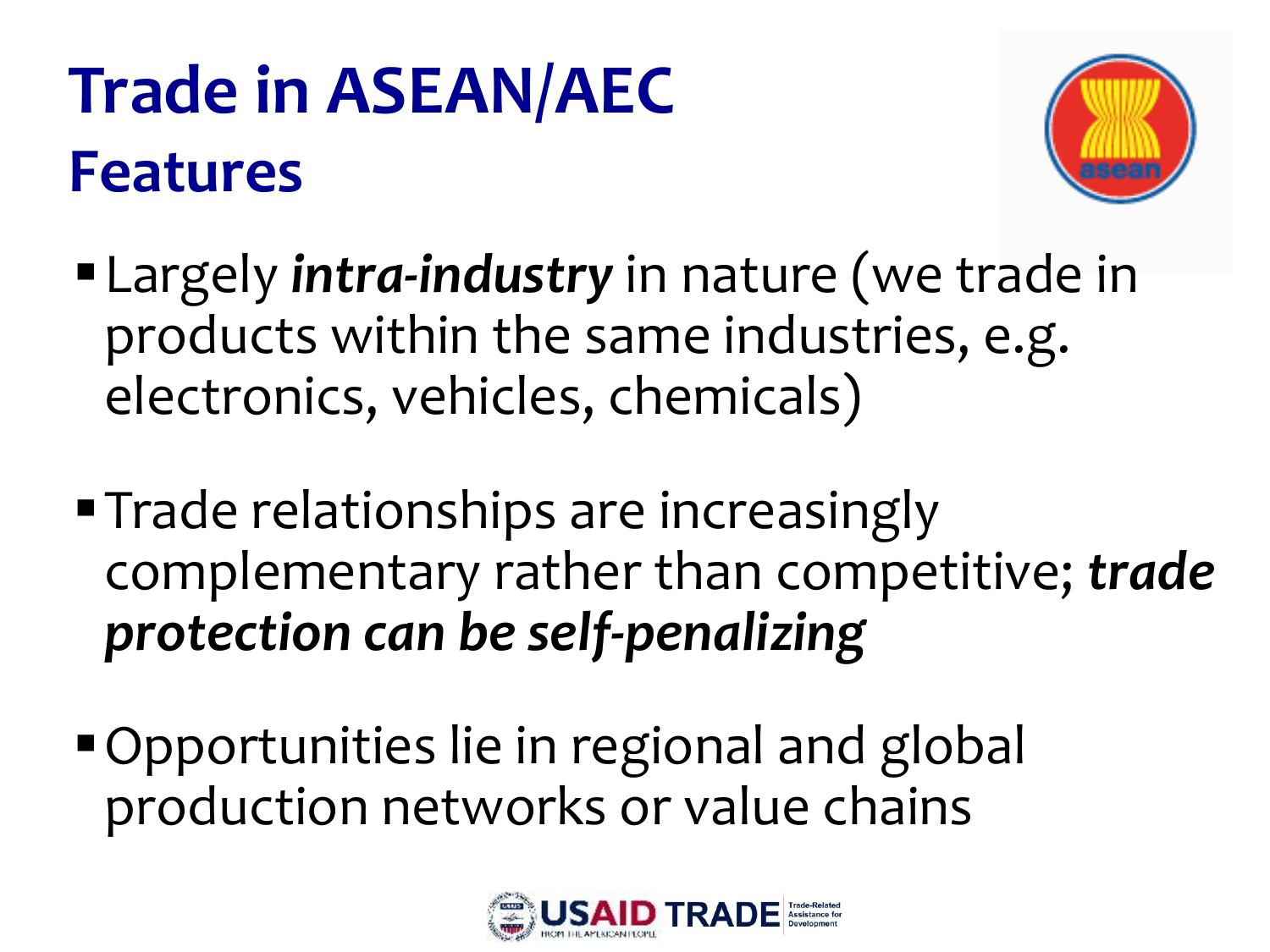### **4. Many PH businesses are already AEC-engaged.** Large, medium and small PH firms are

already showing the way.

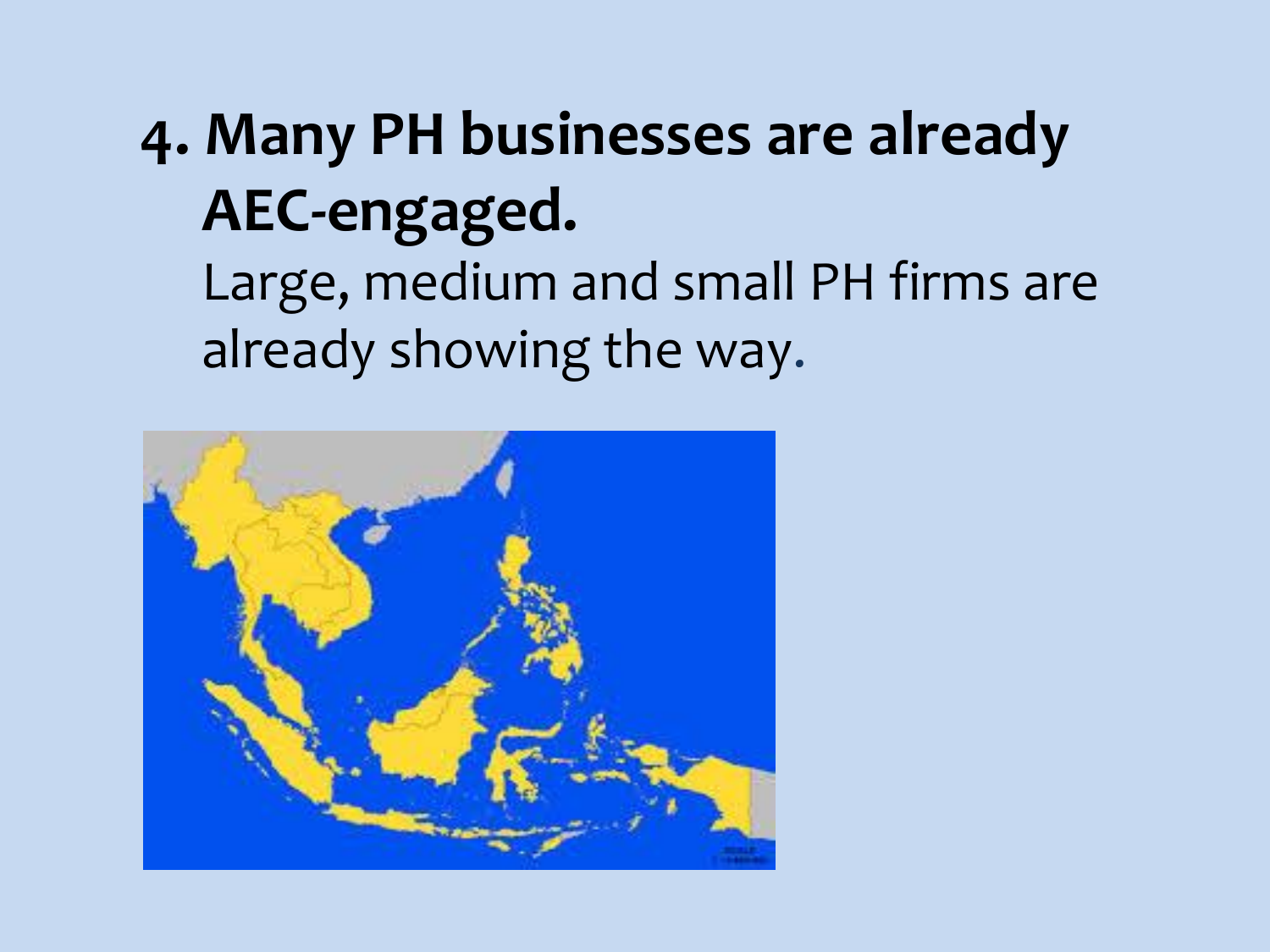## **PH firms have done it!**

 **Large:** Jollibee, Oishi (Liwayway), Golden ABC (Penshoppe), ICTSI, URC, Mama Sita, KLT Fruits, Pointwest, Splash, many more



- **Medium:** Fountainhead, Manila Catering
- **Small: Human Nature, Great Women**
- **Micro:** Tubigon Loomweavers

 $\rightarrow$  Common Thread: Proactive, not Defensive

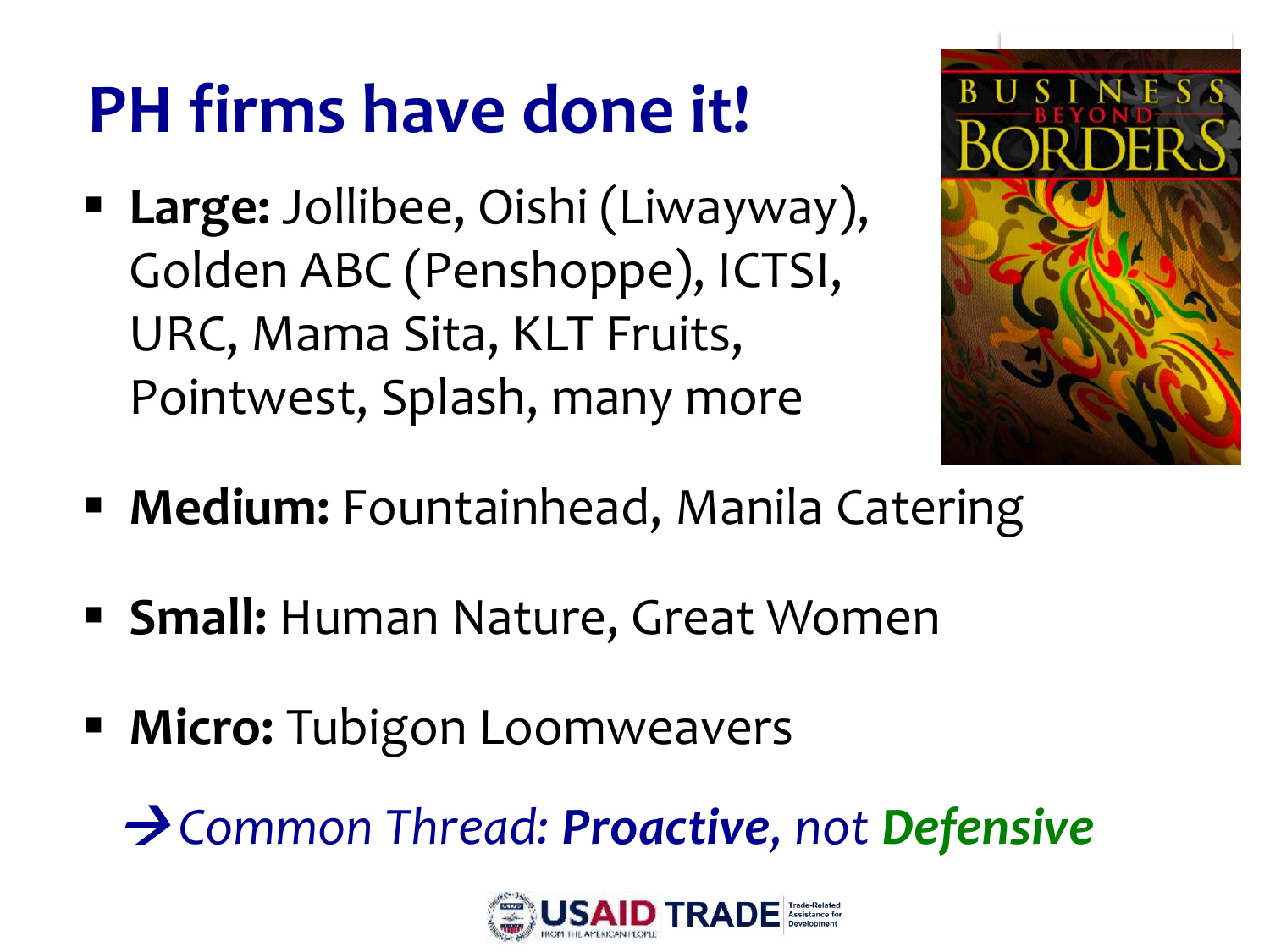## **5. We have an AEC Game Plan in place.**

SMEs must reap the benefits toward inclusive growth.





**4C Strategy**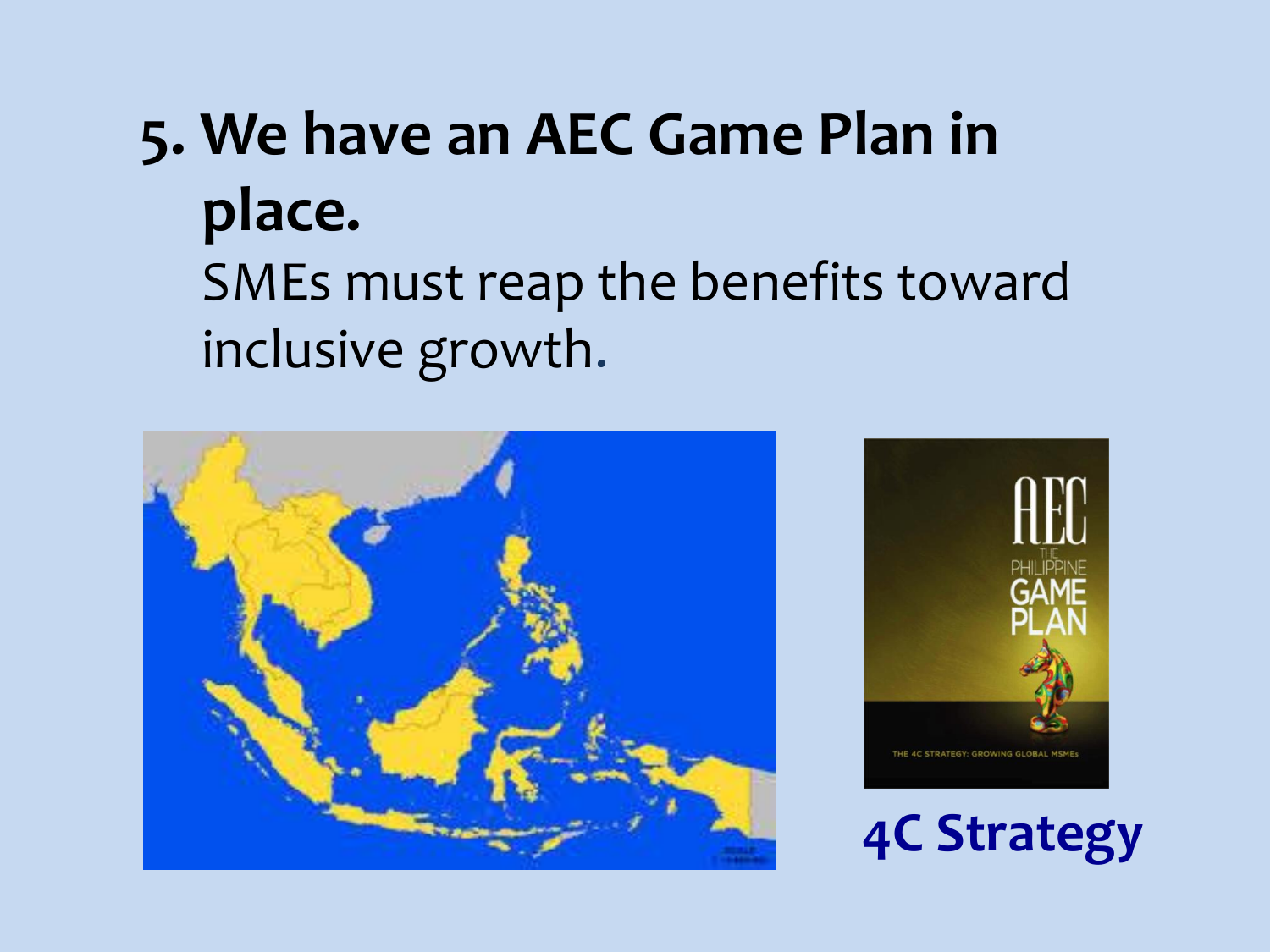## **The Philippine AEC Game Plan**

### Built on a Four C's Strategy

- Competitiveness
- Compliance
- Collaboration
- Communication



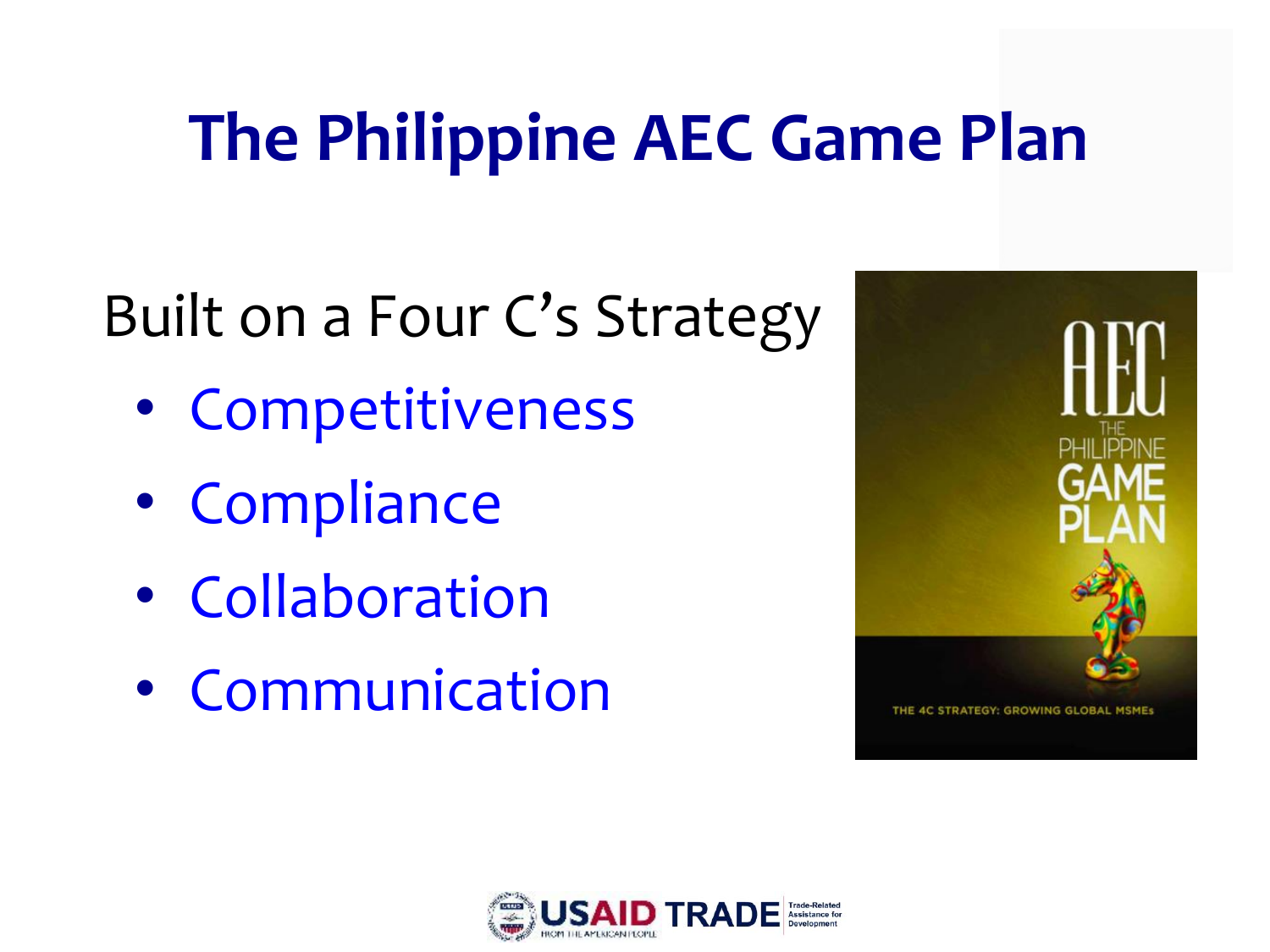## **Toward AEC-Enabled Enterprises**

#### **Competitiveness Agenda**

- **PPP Infrastructure Program**
- Industry Road Maps (BOI)
- **Example 25 Initiatives; Shared Service** Facilities; Roving Academy (DTI, DOST)
- **Financial Inclusion Agenda (BSP)**
- **Competition Law, CMTA (Congress)**
- **Halal Industry Support (DTI, Bangsamoro)**
- **Trade Facilitation Measures (Customs)**
- Climate Change & Disaster Resilience ++



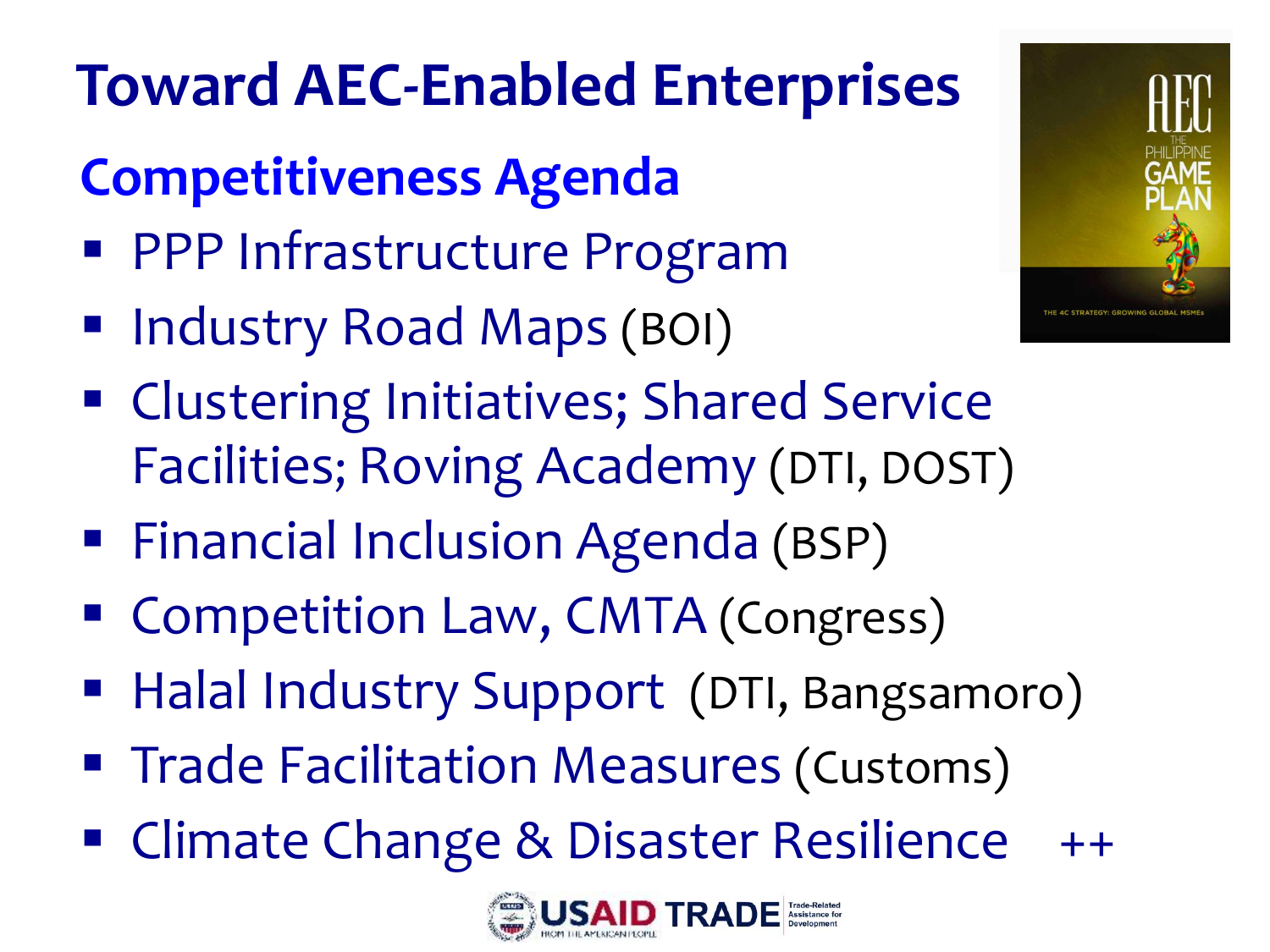# **Toward the Right Reforms for Stronger Competitiveness**

### **Compliance Agenda**

## **Legal/Policy Reforms**



- Outdated foreign investment restrictions
- Competition (Antitrust) Law
- Customs Modernization & Tariff Act

#### **Administrative Reforms**

- Remove unnecessary & duplicating import clearances and permits (e.g., Toblerone)
- Streamline customs processes

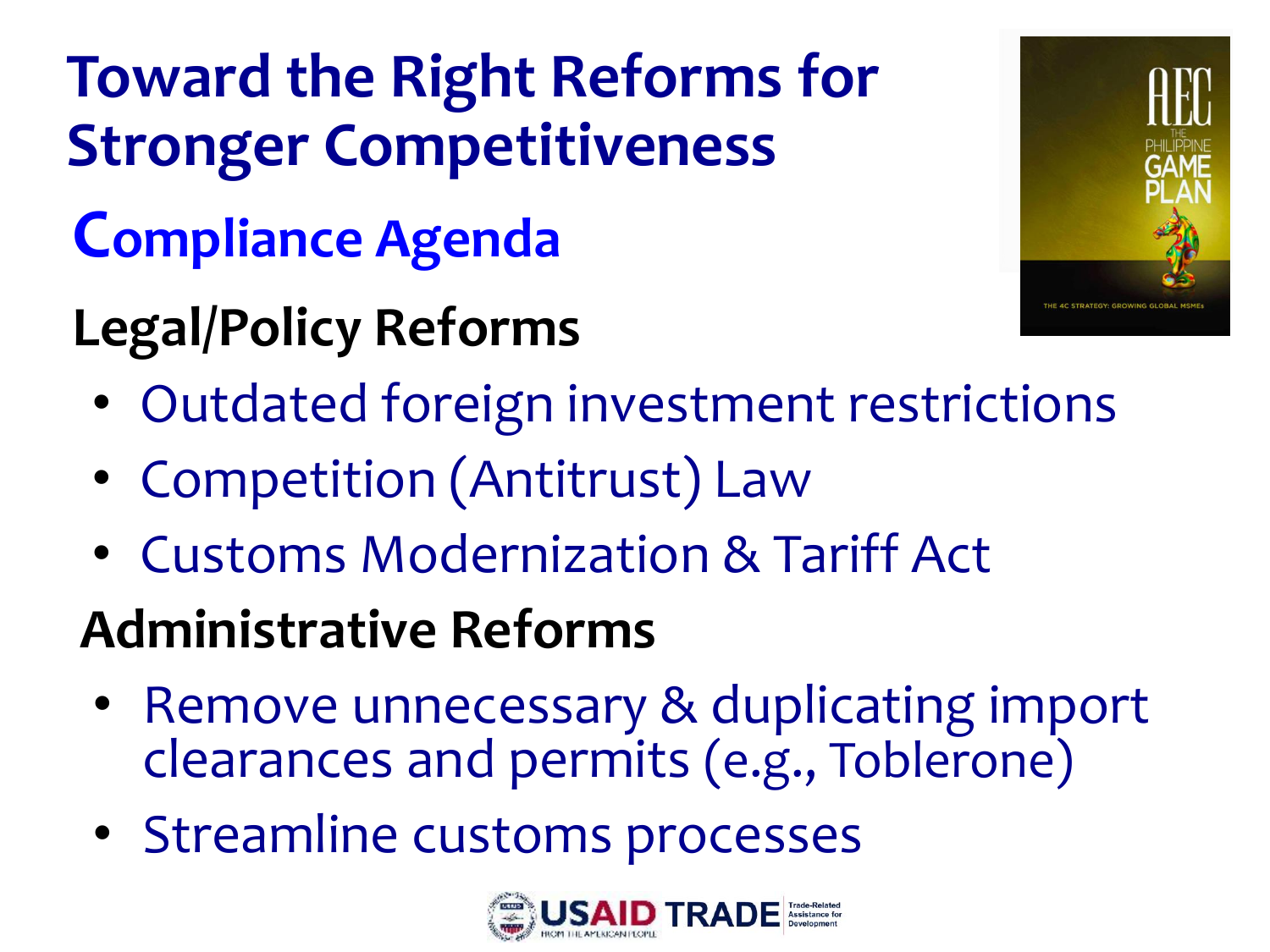## **Toward True Community**

### **Collaboration Agenda**

**Inter-agency coordination thru** CAEC, PCRC



- Multisectoral partnership at various levels (Government, Business, Civil Society) – local, national and regional
- Cross-border business partnerships regional production networks (value chains)

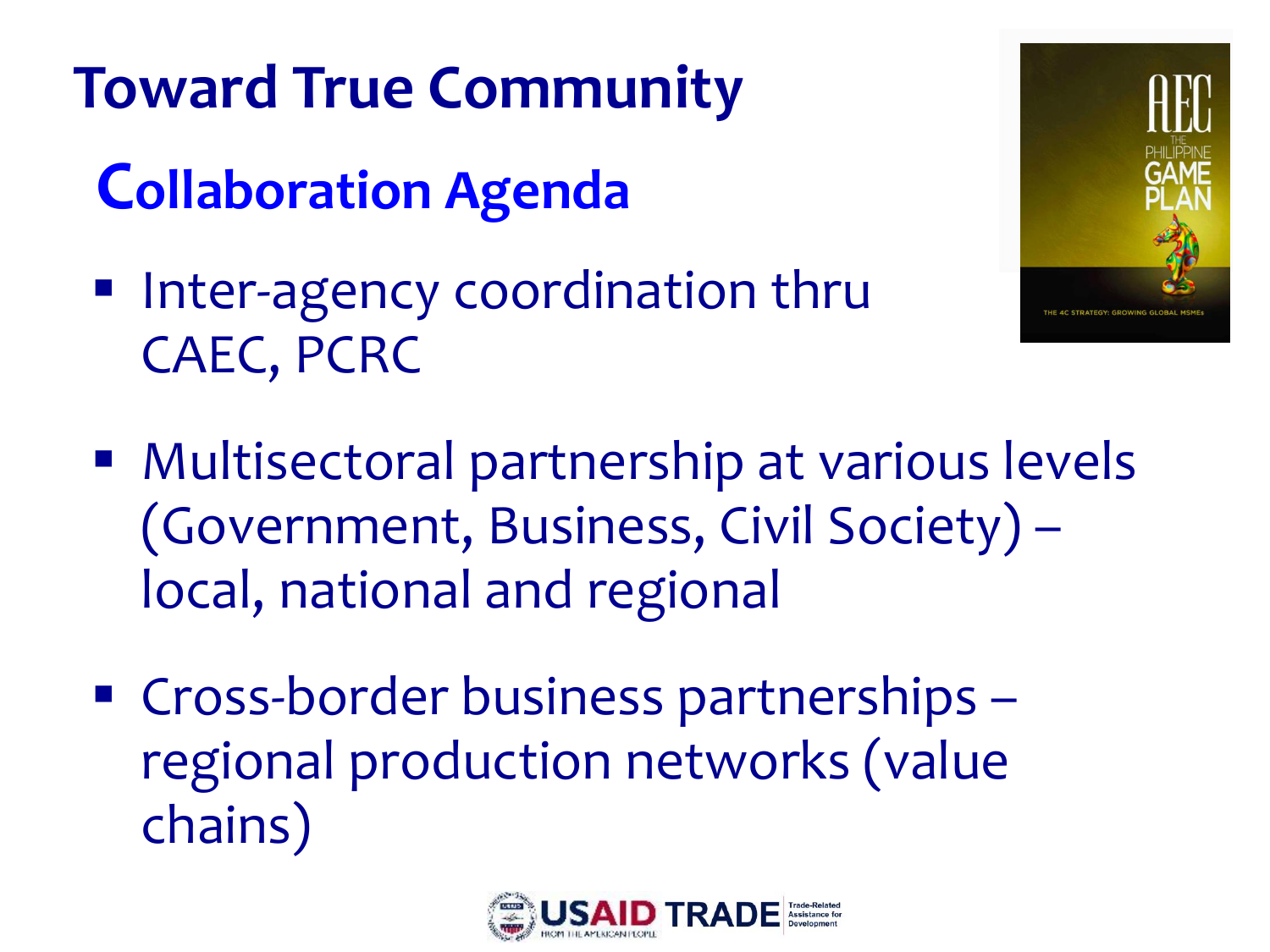#### **Toward Proactive (vs. Defensive) Positioning Communication Agenda**

**Spreading the Good News: PH** businesses are already AEC-engaged



- Jollibee, Oishi, Golden ABC, Moog Inc.
- Tubigon Loomweavers, Great Women, Manila Catering
- **DTI's Doing Business in FTAs (DBFTA)** Forums; DTI Roving Academy
- **Industry Roadmap/AEC Gameplan** Localization Forums

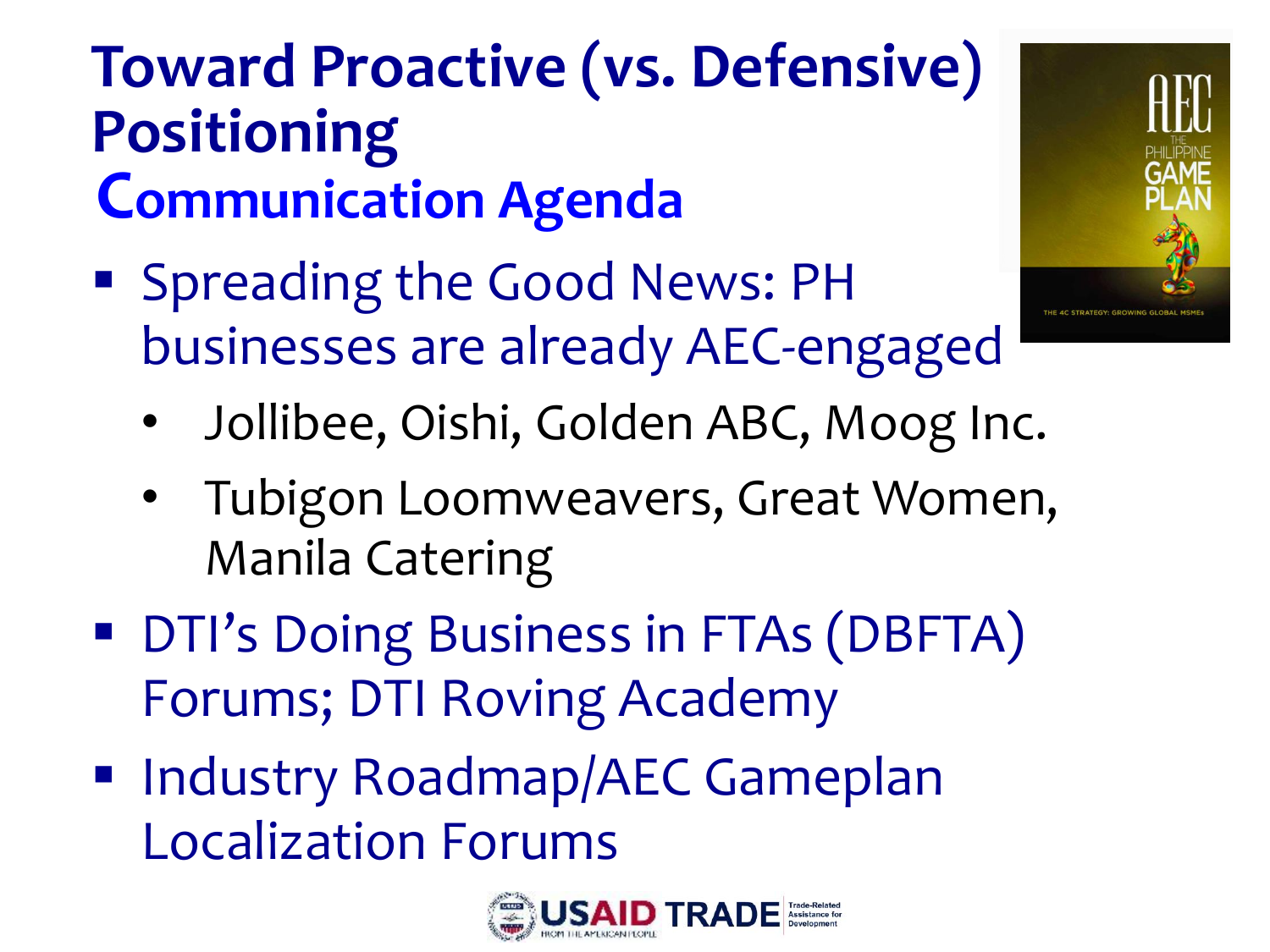#### **Toward an SME-Powered Inclusive Growth SME Development Imperatives**



Government-wide coordinated support needed to:

- Expand SME financing mechanisms
- Strengthen technology assistance thru public R&D
- Promote & assist SME clustering
- Improve market access (infrastructure, development diplomacy, etc.)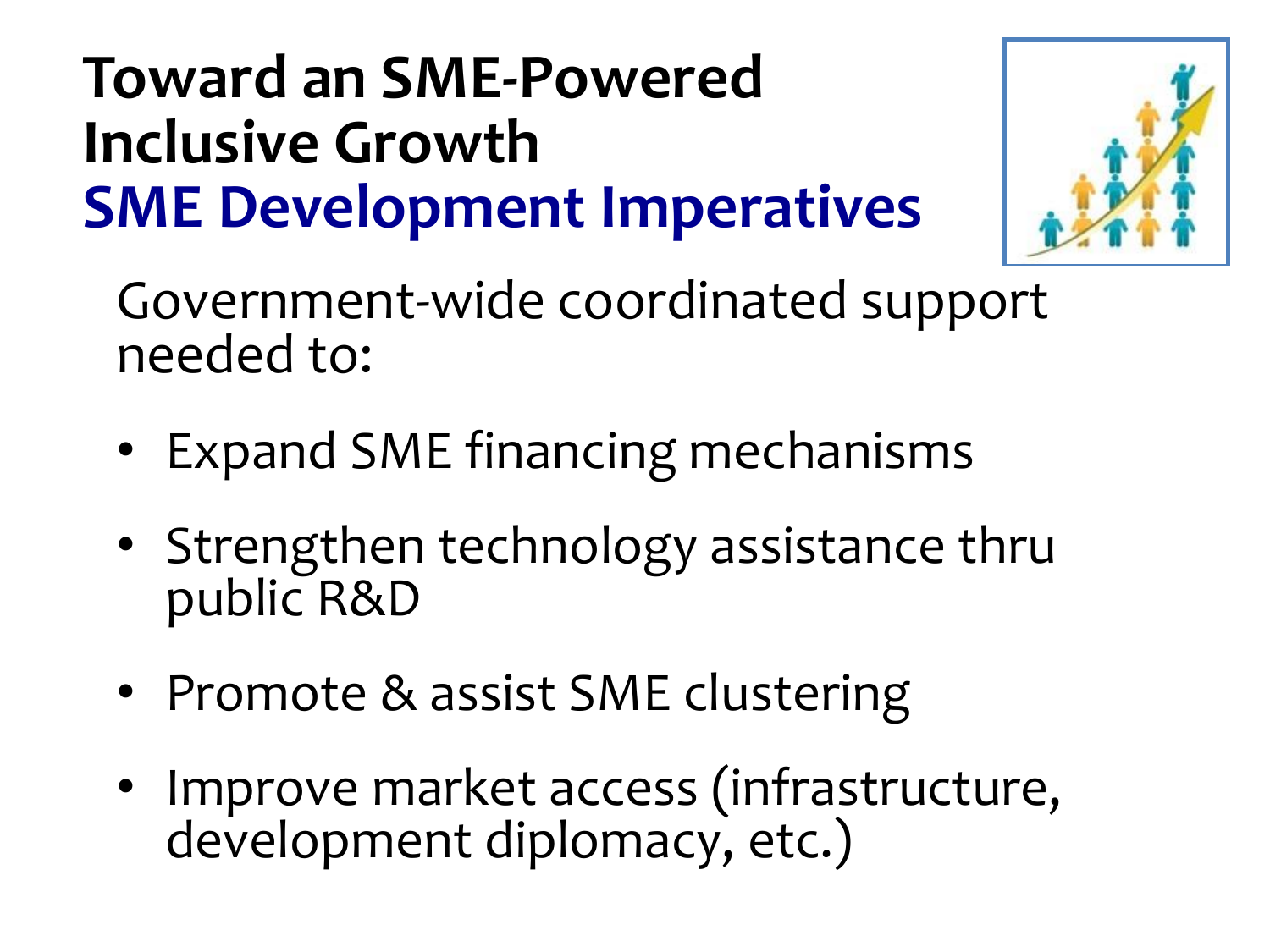## **Toward AEC-Enabled SMEs SMEs' Own Homework**



- **Strengthen & professionalize financial** and overall business management
- Study AEC opportunities & requisites for availment (e.g., attend DBFTA forums)
- Shun *"kanya-kanya"* attitude*;* embrace clustering & "**coopetition**"

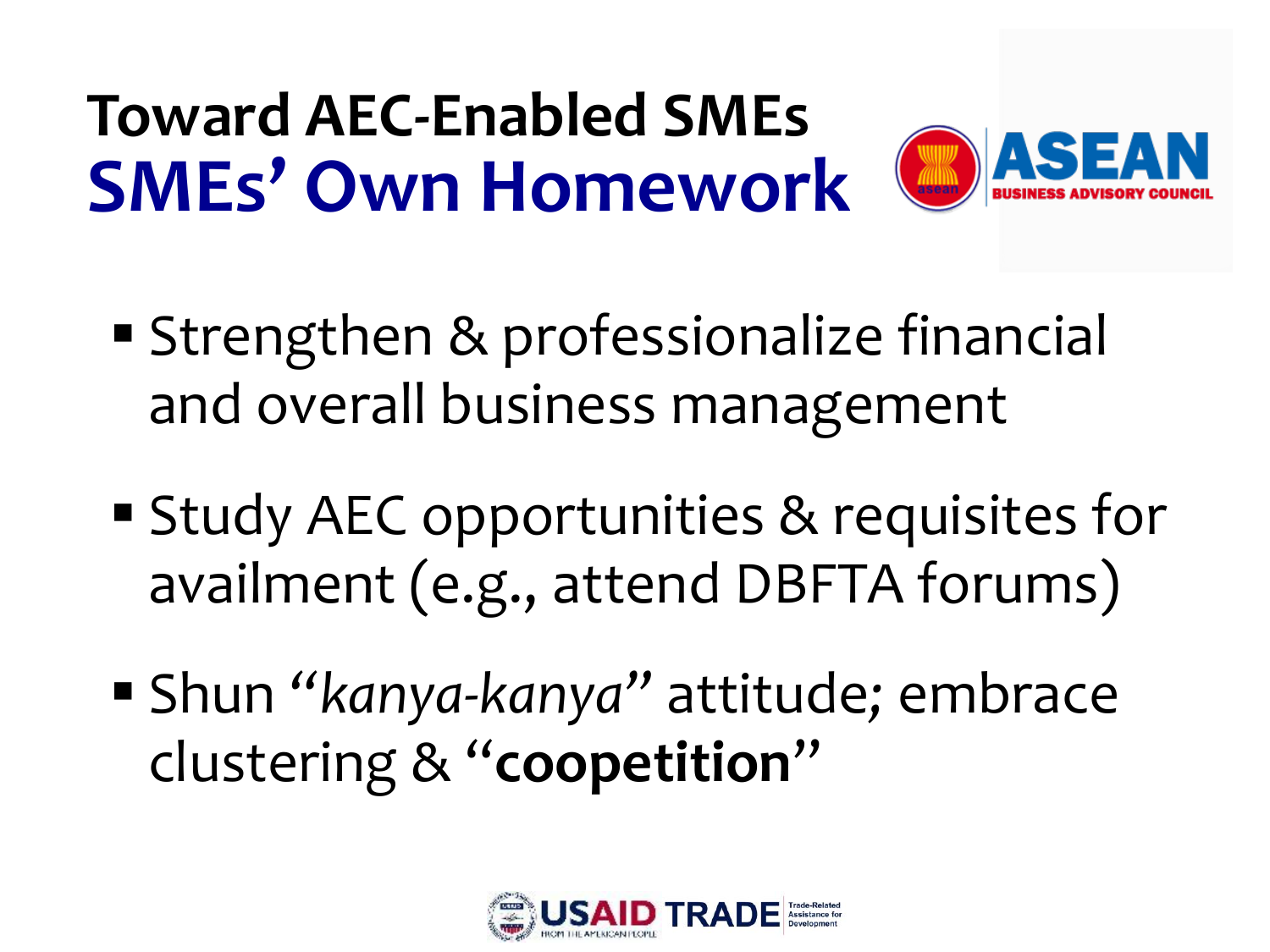## **The Way Forward**



- **Find strategic positioning in cross-border** value chains/production networks **(Moog Inc.)**
- **Shift business model to inclusive value chains (Jolibee, Nestle)** vs. vertical integration, as deliberate contribution to inclusive growth
- Team up (e.g. into coops), cluster and unite to gain larger market opportunities
- Pursue the triple bottom line of *People, Planet* and *Profit* to help make **Inclusive Growth** & **Sustainable Development** a reality